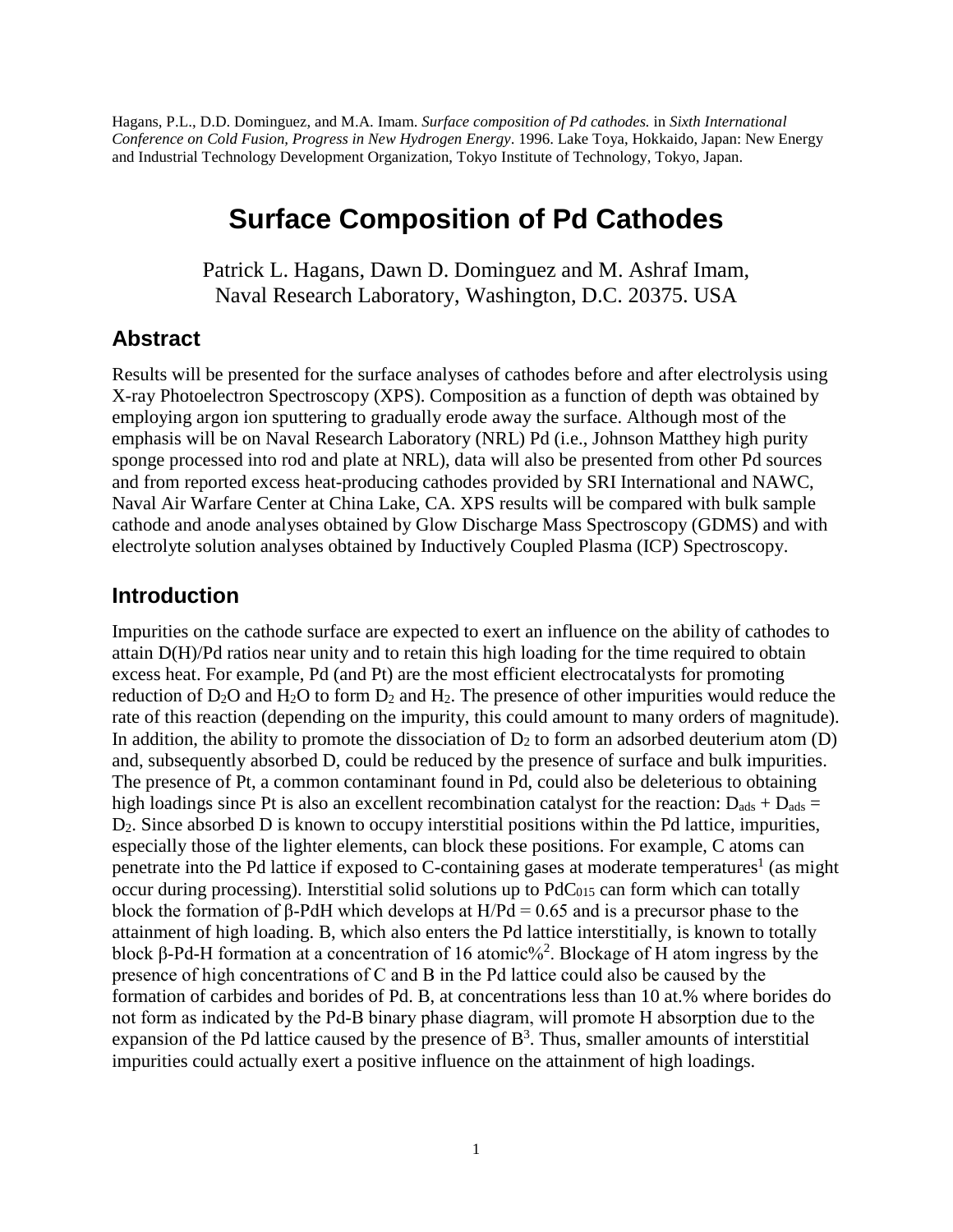### **Experimental**

The XPS spectra were recorded with a Surface Science Laboratories Model SSX-301 system utilizing a monochromatic A1 K $\alpha$  source. Survey scans from 0 to 1000 eV binding energy were recorded at a 100 eV pass energy. Sputtering was accomplished with a Perkin Elmer differentially pumped ion gun utilizing 3 kV argon ion beam at 20 mA emission current and a 3x3 raster. Base pressure of the main chamber and fast entry chamber was  $1x10^{-9}$  torr and  $1x10^{-7}$ torr, respectively. In order to preserve the vacuum in the main chamber on occasion it was necessary to pump on the sample in the fast entry chamber overnight to remove the remaining absorbed D or H. A description of each sample examined can be found in the text and figure captions. A complete description of sample processing and electrochemical history can be obtained from the authors.

# **Results and Discussion**

### *XPS of Unused Cathodes*

A survey spectrum of a Johnson-Matthey 99.9% purity wire as received is shown in Figure 1A. Even though the Pd 3d doublet is clearly visible the surface is composed mostly of carbon and oxygen due to the large difference in peak area sensitivity factors ( $Pd3d_{5/2}=9.48$ ,  $C1s=1.00$ , O1s=2.93). Si, Cl and Mg are also present but to a much lesser extent than C and O. This is a representative spectrum for all cathode materials examined which included NRL Pd and Pd-B rod, Engelhardt #3 and Johnson-Matthey 'special batch' rods from SRI, Goodfellow 99.95% and 99.99+% wire, and Johnson-Matthey 99.9% and 99.997% wire. In all cases the principal contaminants were always C and Ο and the Pd 3d doublet was always visible. The Cls peak was in all cases anywhere from approximately ½ to double the height of the Pd 3d doublet. This puts the contamination level of all surfaces easily in excess of 50 at.%. Other minor contaminants found included S and Na. On the surface most of the elements as determined from their binding energy were in the oxidized state except for C which appeared to be graphitic (B.E.=284.0eV). Sample preparation such as vacuum annealing and acid etching in aqua regia did not appear to significantly alter the surface composition. These data illustrate the ability of the Pd surface to become significantly contaminated upon exposure to air and water.

Most of the contamination observed in Fig. 1A is found to reside in approximately the top 10Å as illustrated in the survey shown in Fig. 1B obtained after a 10s argon ion sputter (sputter rate  $\hat{A}/s$  for SiO<sub>2</sub>). Most of the original C and O have been removed and the Pd peaks now dominate the spectrum. An additional 20s sputter produces a further reduction in contaminant levels (see Figure 1C) although the effect is not as dramatic as that observed with the initial 10s sputter. Figures 1B and C also indicate the presence of Pt in this sample. This agrees with the GDMS results for this material which showed the presence of 1100 ppm Pt impurities. In the samples sputtered for longer than 30s, all the impurities were removed except for C (and Pt for 99.9% purity Pd). C would persist to the deepest levels indicating that it either was a bulk contaminant or that it diffused from the surface to the bulk during processing.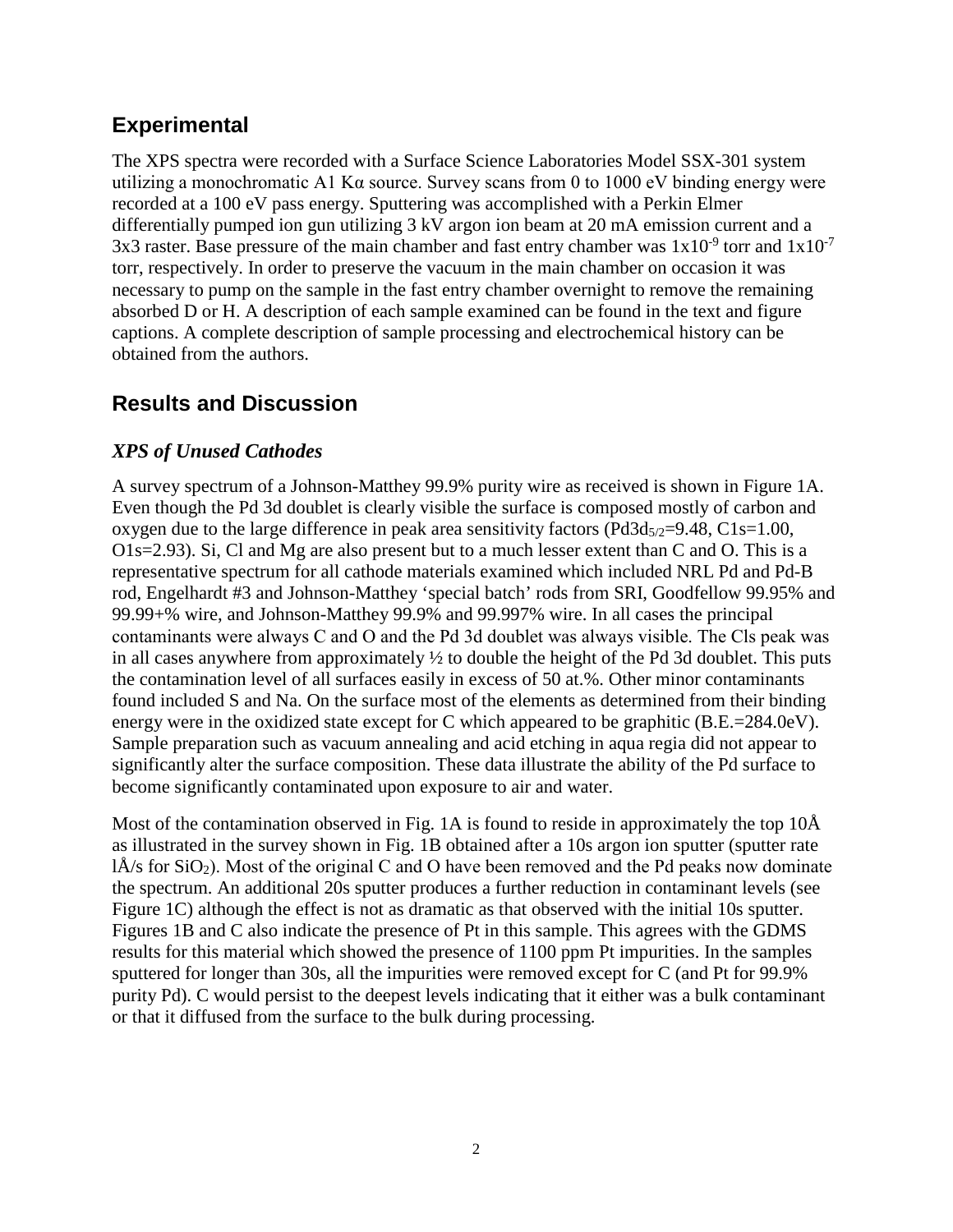#### *XPS of Used, Non-heat Producing Cathodes*

The data for NRL-processed Pd cathodes is divided into two groups based on the XPS results. The first group comprises the thickest overlayers containing large concentrations of both Cu and Pt relative to Pd. The Cu and Pt can either be near the surface or buried under a silicate-containing overlayer. All of these samples were electrolyzed for approximately 1000 hrs. The second set of samples all contained thinner overlayers than the first with very little Cu. A high Pt concentration, however, was found on all of these samples. These samples were all electrolyzed for 500 hrs. or less and they received a large number (6) of cathodic-anodic current reversals.

Figure 2 is a series of survey spectra taken from the surface and various depths of an NRL Pd plate electrode. The following elements are found at the surface: Si, O, C, Cu, Nb, Pt, Zn, Na, Mg and Ca. The Zn, Mg, Ca and Na appear to be ubiquitous in small quantities to nearly all the samples examined by XPS. Several examples of much higher Ca concentrations also have been found. ICP analysis of the D<sub>2</sub>O and the LiOD electrolyte before and after electrolysis show the presence of Na and Ca (before electrolysis: 0.00-0.07 ppm Ca, 0.01-0.30 ppm Na; after electrolysis: 0.00-0.18 ppm Ca, 0.16-2.53 ppm Na). No Zn or Mg above 0.01 ppm, however, was observed in any solution making their source uncertain. Nb is found on all samples in which a Pt-clad Nb mesh was used as the anode. Nb is exposed to the electrolyte at all points where the material has been cut and at spot welds where damage to the Pt film can occur. The Cu (its potential source will be discussed later) is found to be in the +2 oxidation state as is indicated by the two sets of 3p doublets occurring between 930 and 970 eV. Due to their small area sensitivity factors, the major components of this surface are O, Si and C. Besides Cu (which has a sensitivity factor similar to that of Pd and Pt), the oxygen is also associated with both C, as evidenced by the small shoulder on the high binding energy side of the Cls peak, and Si. The binding energy of the Si peaks is indicative of the presence of a silicatetype species. The bulk of the C detected on the surface is merely the so-called 'adventitious' carbon contamination found on all air-exposed surfaces. No Pd is evident on the surface. In fact, Pd is not detected until after approximately 150s of sputtering and even then the Pd 3p<sub>3/2</sub> peak is only a small shoulder on the Pt  $3d_{3/2}$  peak. The Pd peak does not become easily discernible until somewhere between 360 and 600 seconds of sputter time. As sputtering proceeds both Cu and Pt, which were just observable on the surface, increase as the quantity of silicate species slowly decreases. The Cu and Pt reach a maximum after about 600s of sputter time and then decrease as the amount of Pd increases. After 1500s both Cu and Pt are still present which indicates that a relatively thick overlayer has grown on this electrode.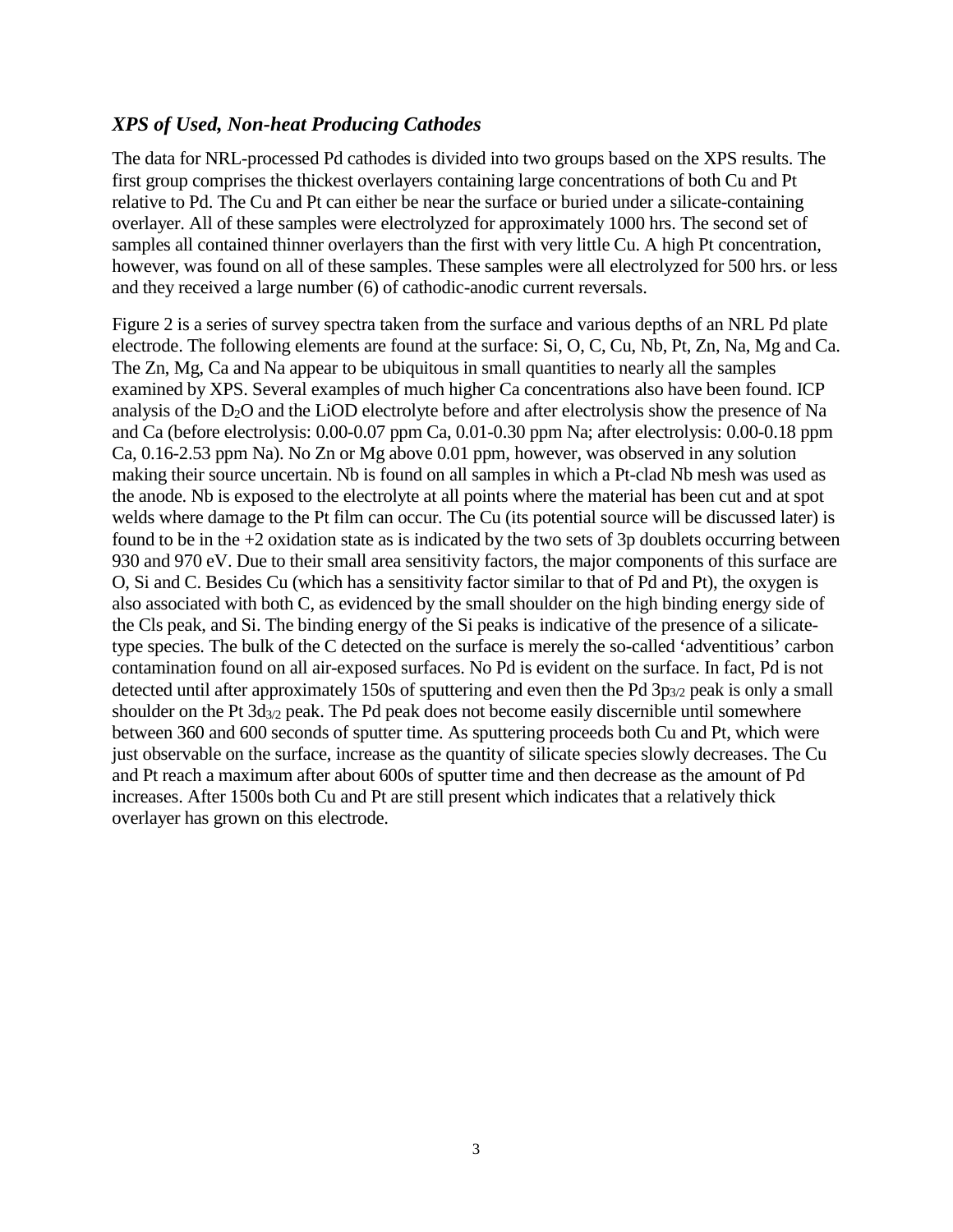

Figure 1. XPS survey spectra obtained from a 1-mm diameter Johnson Matthey 99.9% purity palladium wire (#010280, Lot K11C06). A: Surface, B: After 10-sec. sputter, see: After 30s sputter. Scans from 0 eV (right) to 1000 eV (left) binding energy.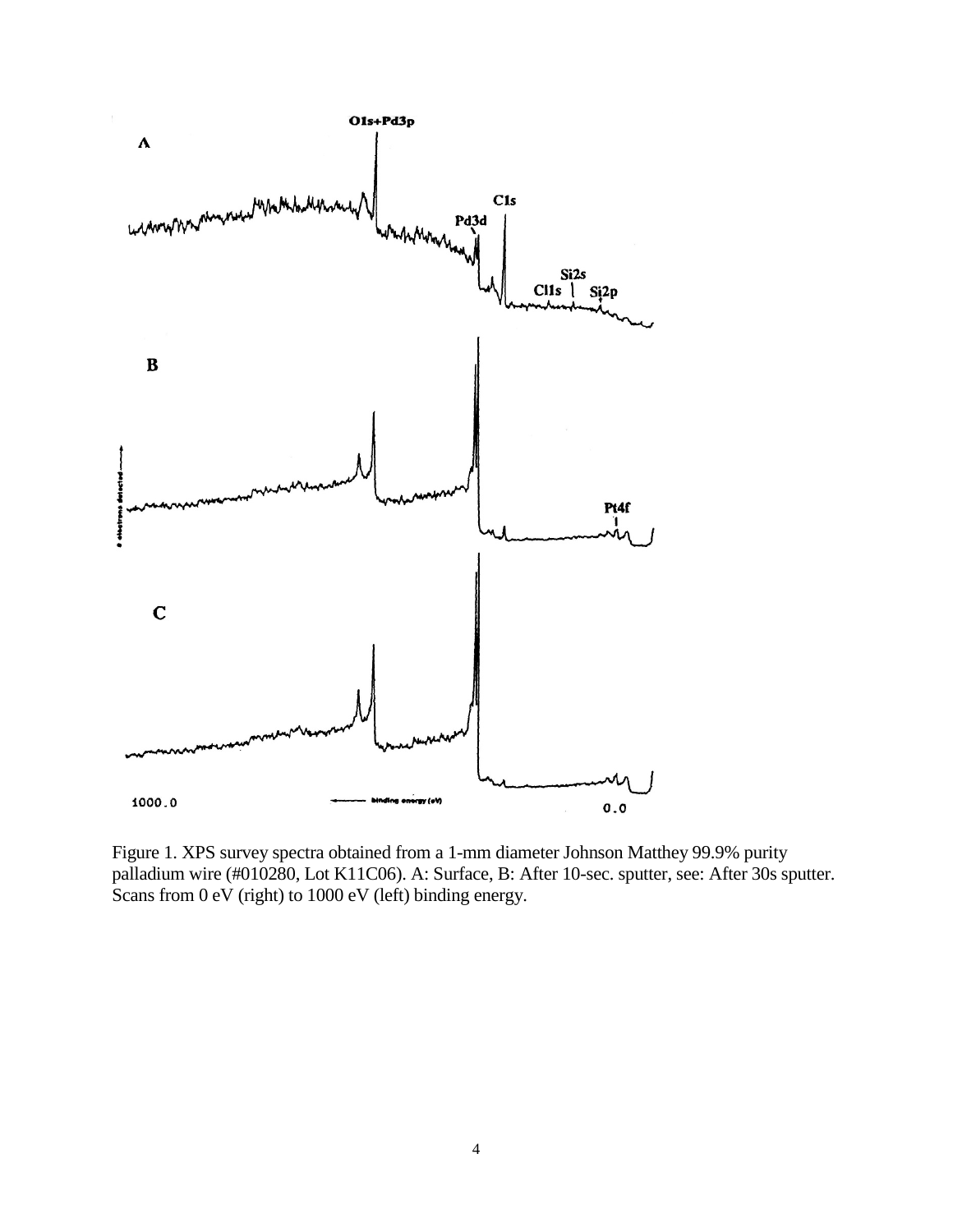

Figure 2. Series of XPS survey spectra obtained at various total sputter times from a large grain (600μm), 99.99% purity Pd plate cathode, 3.5x0.7x0.07cm thick, etched in aqua regia after spotwelding of Pt resistance wires using Pd/Pd-Ag welding tips, Pt-clad Nb mesh anode, pyrex cell, 0.1 M LiOD (Li from Johnson Matthey, D<sub>2</sub>O from Ontario Hydro), 980 hrs. total electrolysis time, highest current density=370 mA/cm<sup>2</sup>. Scans from 0 eV (right) to 1000 eV (left) binding energy.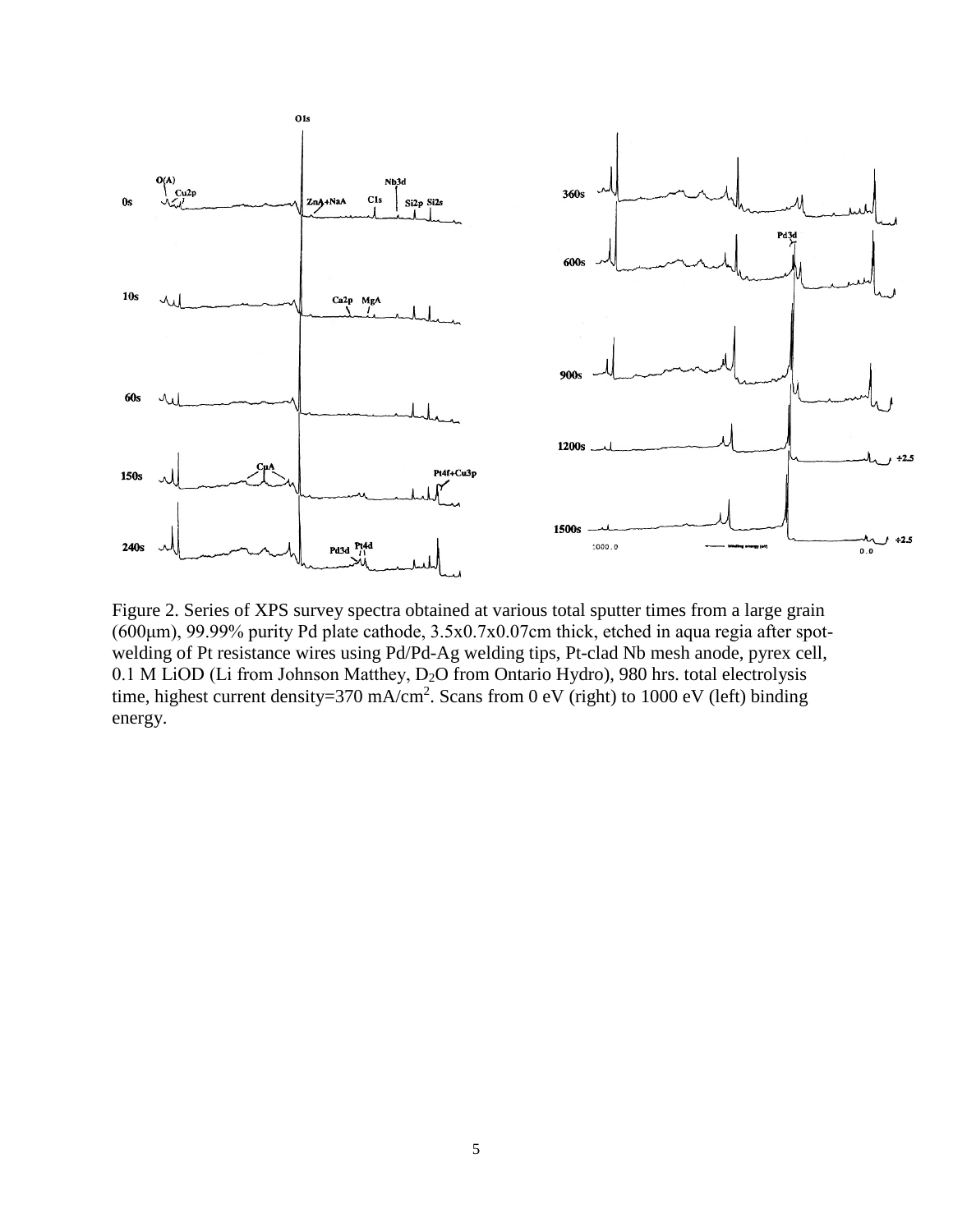

Figure 3. Series of XPS survey spectra obtained at various total sputter times from a large grain (600μm), 99.99% purity Pd rod cathode, 3.5 cm long by 0.4 cm in diameter, etched in aqua regia after Pt resistance wires attached by spot-welding with Pd/Pd-Ag electrodes, Pt mesh anode, pyrex cell, isoperibol calorimeter, 0.1 Μ LiOD (Li from Johnson Matthey, D2O from Ontario Hydro), 460 hrs. total electrolysis time, highest current density=455 mA/cm<sup>2</sup>. Scans from 0 eV (right) to 1000 eV (left) binding energy.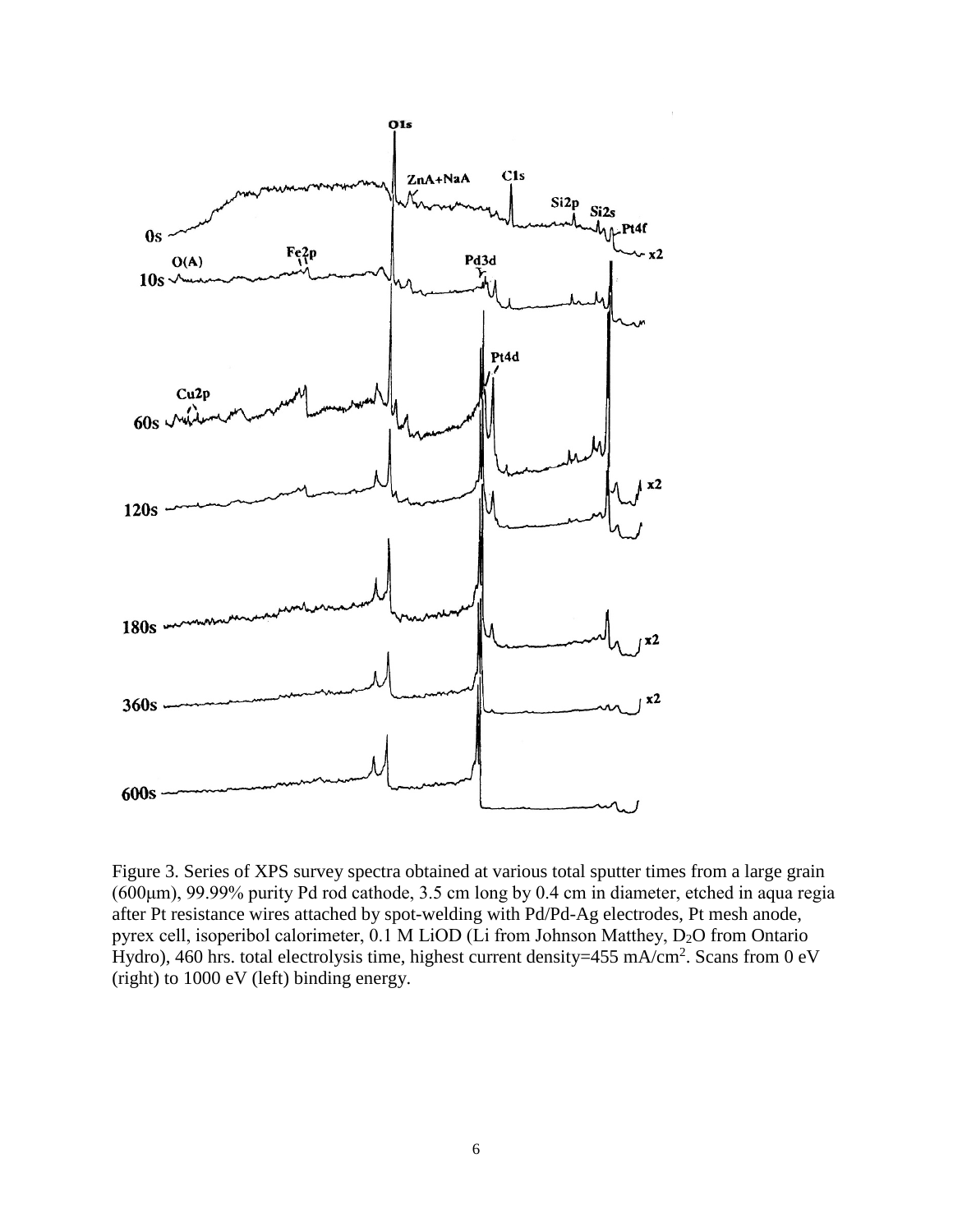An example of a surface containing a thin overlayer after electrolysis is shown in Fig. 3. The surface contains silicate along with C and Pt. No Cu or Pd is observable in the first survey spectrum. After removal of much of the surface C contamination with a 10s sputter etch Pd is observed along with a significant increase in Si, Ο and Pt. Further sputtering removes the silicate with a concomitant increase in Pd. After 180s the Si has all been removed but Pt is still present. The Pt 4f signal decreases until after 600s where it is just barely discernible above the noise. Compared to the final spectrum shown in Figure 2 obtained at 2.5 times the total sputter time for this sample, it is easy to observe that the film on this electrode is much thinner. In addition, Cu never becomes a significant component of these types of films.

Film thickness appears to correlate with total electrolysis time. In addition, composition with respect to Cu is very different between the two different types of electrodes. Interestingly, there also appears to be a correlation with the maximum D/Pd obtainable. The thinner, non-Cucontaining overlayers reached loadings of  $D/Pd = 0.7$  while the thicker, Cu-containing overlayers were found on samples with  $D/Pd = 0.9<sup>4</sup>$ . This indicates that the development of these Cu-rich layers at long electrolysis times may, in fact, have been beneficial to obtaining high loadings by acting as a blocking agent to D egress from the Pd lattice. The quest for low levels of excess heat with more sensitive calorimeters than used in our studies might have proven very interesting with these samples.

Alluded to in the above discussion are the sources of some of the impurities. Si most certainly comes from the etching of the Pyrex<sup>R</sup> or quartz container by the concentrated LiOD or LiOH. ICP analysis of the used solutions indicated that Si was present anywhere from approximately 30 to 80 ppm in the experiments where  $Pyrex^R$  containers were used while around 10-20 ppm were found for experiments conducted in quartz holders. The source of Pt, found on every electrode examined with XPS, was likely from oxidation of the Pt anode at high current density. ICP analysis, however, showed less than 0.1 ppm Pt in all solutions. Another possible source was the Pd itself since most Pd used contained above 30 ppm Pt. Only one very high purity Pd sample containing a very small Pt level was examined: Johnson-Matthey 1mm diameter wire, 99.997% purity, where Pt by GDMS=1.9 ppm<sup>5</sup>. XPS indicated that very little Pt was present on this electrode.

A similar argument applies to the Cu except that, unlike Pt, there is no single solid source of Cu exposed in the cell. Sources of Cu include:  $D_2O$ , Li used to make LiOD from the  $D_2O$ , spot welds where Cu-containing tips are used, the Pt anode, the Pd cathode, Pyrex<sup>R</sup> or quartz and the Teflon<sup>R</sup> used for the cell top and to shield the electrical connections. The Pyrex<sup>R</sup>, quartz and Teflon<sup>R</sup> seem unlikely candidates to supply such large amounts of a metallic impurity. The spot welds are unlikely as Cu was found on several cathodes where the welding tips were made of Pd and Pd-Ag alloy rather than Cu. Also, the cathodes were always acid etched after spot welding was completed. The Li was reported to have 20 ppm of Cu but so little is used to make up the 0.1M concentration that there is not enough present to supply such large amounts of Cu assuming the surface of the cathodes are uniformally covered. The Li was also reported to contain 90 ppm of Na and 78 ppm of Ca; these could have been the source of those impurities often found in small quantities on the cathode surface. The D2O was not the source as believed in an earlier study<sup>4</sup>. Extremely pure  $D_2O$  was provided by Ontario Hydro in which the Cu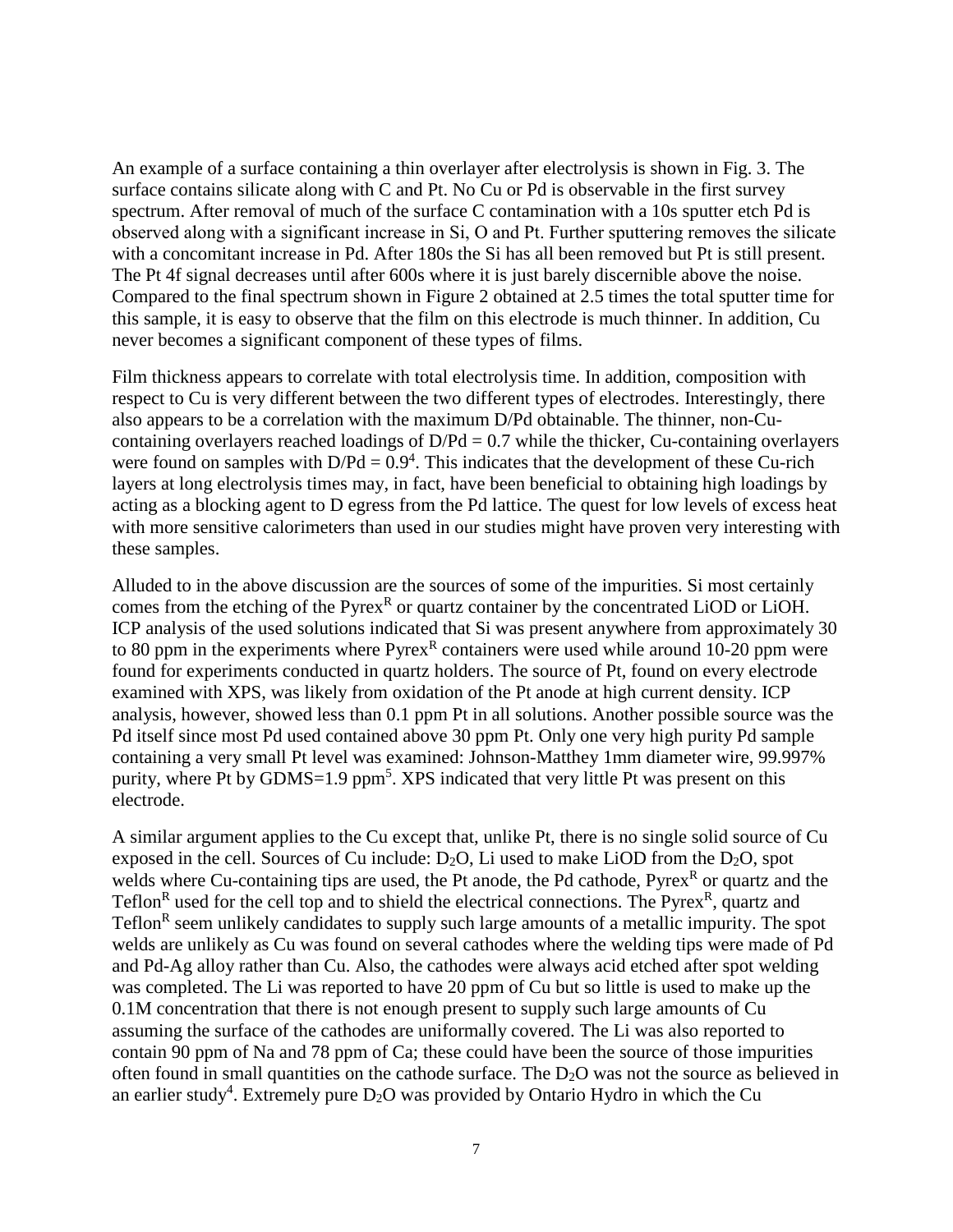concentration was less than 0.005 ppm; our ICP analysis indicated that there was less than 0.01 ppm in both the D2O (Ontario Hydro and Cambridge Isotope) and the 0.1M LiOD. The Pt anode could be the source but GDMS analysis of one anode indicated that only 0.25 ppm Cu was present. A Pt anode was examined by XPS after an experiment and no Cu was observed on its surface. The final source is the Pd cathode itself. The NRL Pd material was found to contain 24 to 27 ppm Cu which was likely obtained from arc melting of the sponge which was conducted on a Cu hearth. Calculations indicate, assuming surface segregation of the bulk Cu, that this is enough Cu assuming uniform distribution in the bulk (verified by depth measurement made with GDMS) to provide concentrations found in the surface films observed on used cathodes. Two cathodes which produced high Cu were reground and polished on a lathe. High Cu was found again re-observed on both cathodes after electrolysis. In addition, a higher than usual Ca level found on one of the cathodes was repeated after repolishing and electrolysis. One of the 'high Cu' cathodes was examined by GDMS as a function of depth. Cu was found at a concentration of nearly 80 ppm throughout the entire sample suggesting that initially this NRL sample had a larger than average Cu content. Cu was also found on an NRL Pd rod electrode tested at SRI in a degree of loading experiment. Cu was found on a 99.9% purity 1mm Johnson-Matthey wire which contained 24 ppm Cu by GDMS. Little Cu was found on two NRL samples run at China Lake. A number of different chemicals, however, were added to the electrolyte in an attempt to increase D uptake. These may have had an influence on Cu mobility. One anomaly, however, does exist and this is the large Cu concentration found on a 99.997% purity Johnson-Matthey wire cathode. GDMS indicated that this material contained only 0.11 ppm Cu. Electrical connections to this cathode were made, however, with Cu spot welding tips. Even though these cathodes were acid etched after spot welding, perhaps some Cu remained behind.

Surface segregation of various elements during Η or D absorption has been observed previously. Surface enrichment of ppm bulk contaminants Ag and Rh has been detected with Pd electrolysis in both H- and D-based acid electrolytes<sup>7</sup>. The room temperature segregation of La has been observed in the hydride battery material  $\text{LaNi}_5^8$ . Running the electrode through charge-discharge cycles causes the La to diffuse to the surface where it is oxidized by the KOH electrolyte. The La(OH)<sub>3</sub> blocks H ingress and reduces the efficiency of the battery. Normally La mobility in the LaNi<sub>5</sub> lattice is practically zero at room temperature. The authors believe that the enhanced La mobility is caused by the severe distortion at the boundaries of the hydrogen-rich and hydrogenpoor regions which arise during charging and discharging. The severe lattice defects occurring over relatively large areas cause short circuit diffusion paths for the La atoms. The same type of mechanism could account for the enriched Cu and Pt surface layers found on used Pd cathodes.

#### *XPS of Heat-Producing Cathodes*

Two sources of heat-producing cathodes, NAWC at China Lake and SRI International, provided samples for XPS analysis. Only analysis of the SRI cathode will be described here. The SRI Pd cathode examined was sample number P15, a Pd rod made from Engelhard #1 material which was SRI's most successful heat-producing material. This sample was annealed and electrolyzed in 1991. Details of the P15 experiment have been published<sup>9</sup>. From ICPMS data provided by SRI, the Engelhard #1 Pd is of 99.9% purity containing 140 ppm Pt and 13 ppm Cu plus significant levels of many other impurities. Heat-producing electrodes from China Lake $10$ examined by XPS include: Johnson-Matthey high purity wires electrolyzed in two different calorimeters, NRL Pd rod and NRL Pd-B alloy rods.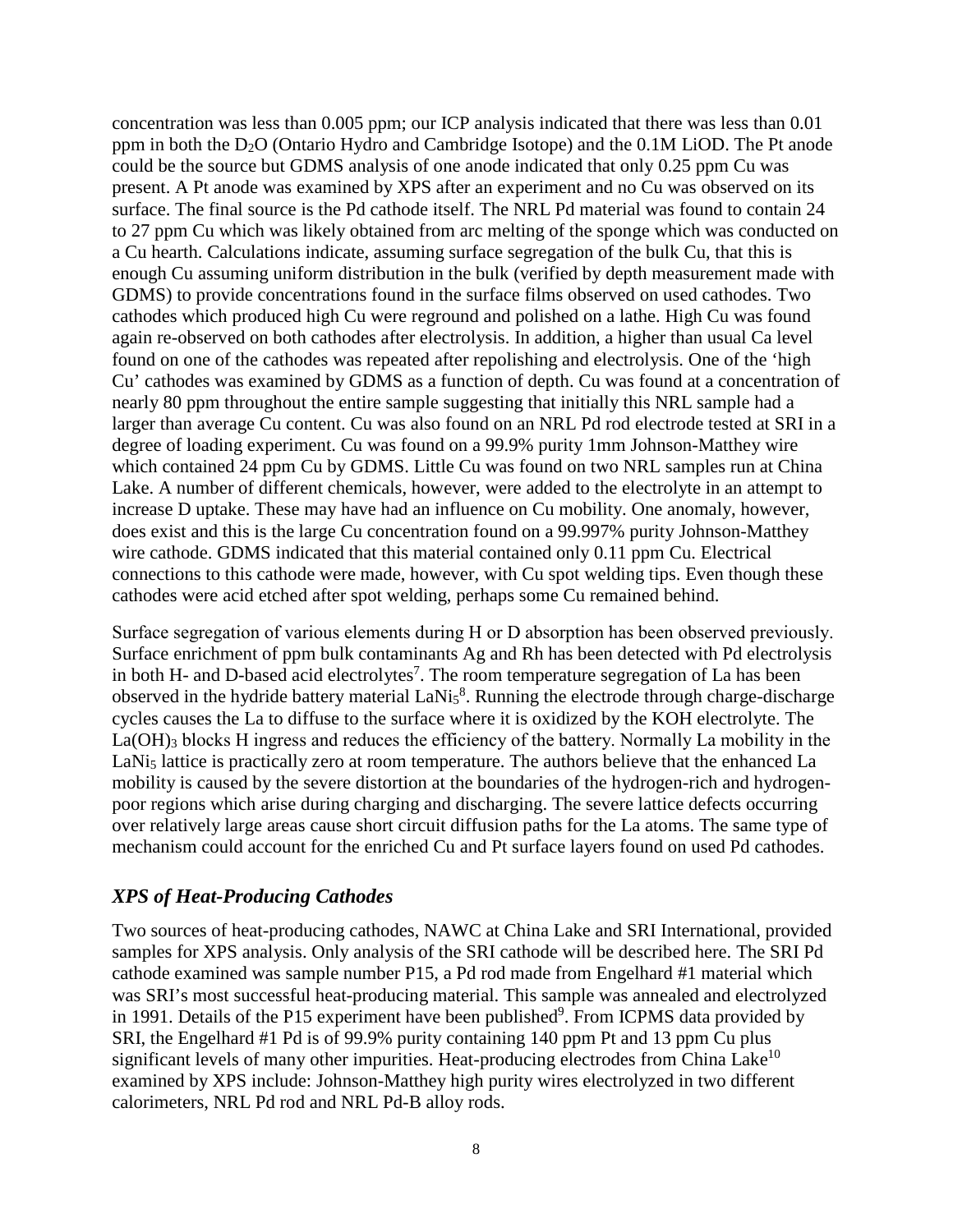Shown in Figure 4 are a series of survey spectra taken of the surface of the SRI P15 cathode and after various sputter times. The surface is a mixture composed of carbon- and oxygen-containing species of which silicate is the most prevalent. Small amounts of Pt, S, Zn, Na and N are also seen. No Pd is present on the surface. After a 10s-sputter some silicate is removed which results in a small increase in the C1s signal and a large increase in the Pt4f doublet. After 30s the Si is nearly all removed, the C begins to decrease, and the Pt and Pd continue to increase. Cu is also visible now. After 60s the metallic impurities, Cu and Pt, reach their maximum while C continues to decrease slowly and Pd increases. Further sputtering continues to uncover the Pd while the other impurities decrease. After 900s total sputter time, only Pt and C impurities are still visible. These are contaminants which are likely part of the bulk. As evidenced by the peak binding energies, the carbon always appeared to be mostly in the graphitic state while the Pt, even on the surface, was in the metallic state. The profile does not look all that different from that obtained for relatively thin overlayer samples tested at NRL and depicted in Figure 3. The P15 electrode was loaded to a maximum D/Pd of 0.99 and it produced anywhere from 5 to 10% excess power over the total input power. These amounts were just below the sensitivity of the NRL isoperibol calorimeters. This fact makes trying to draw conclusions based on the XPS results as to what impurities are necessary on the surface to obtain high loadings and excess power very difficult. Also, at the end of SRI's experiments, they normally switch the potential on the cathode so that an anodic current is flowing in order to de-load the sample before removal from the cell. This could oxidatively remove certain species from the overlayer that normally would have been present.

Several observations can be made concerning excess heat-producing electrodes. All contain layers on part or all of the electrode which are relatively thin in the sense that Pd is either observed on the surface or very early in the sputter profile and the peaks due to Pd rise rapidly with continued sputtering. Pt is always visible on the surface of these electrodes. The electrodes, with the exception of the high purity Johnson-Matthey used at China Lake (2.2 ppm Pt by GDMS), generally have a large Pt impurity concentration in the bulk. Pt and Pd are in the metallic state when found on the surface. A silicate layer is observed on the surface but this can be sputtered away fairly rapidly. There is usually a graphitic component to the carbon which appears to extend, along with the Pt, into the bulk. Copper is a small impurity as are Zn, Na, Ca and Mg. Many of these observations can also be made for the cathode materials run at NRL. Since, however, the excess heat observed in the analyzed samples generally did not exceed 10% of the input power and the sensitivity of the NRL calorimeters was in the range of 10% and above, using the XPS data for NRL-run samples as representative of non-excess heat producing electrodes may not be correct. As a final note, many of the impurities found in the surface layers are also present in the bulk of the cathode at the ppm level. Certainly the source of all the impurities found on the surface is not the bulk: however, as discussed above there is data to suggest that loading and de-loading Η-storage materials can greatly increase the room temperature diffusion rates of bulk elements.

### **Conclusions**

1. Prolonged electrolysis at high current density in basic solution results in the formation of a relatively thick layer on the cathode (>1000Å) composed of a varied elemental composition with very little or no Pd identifiable on the surface. 20 different elements have been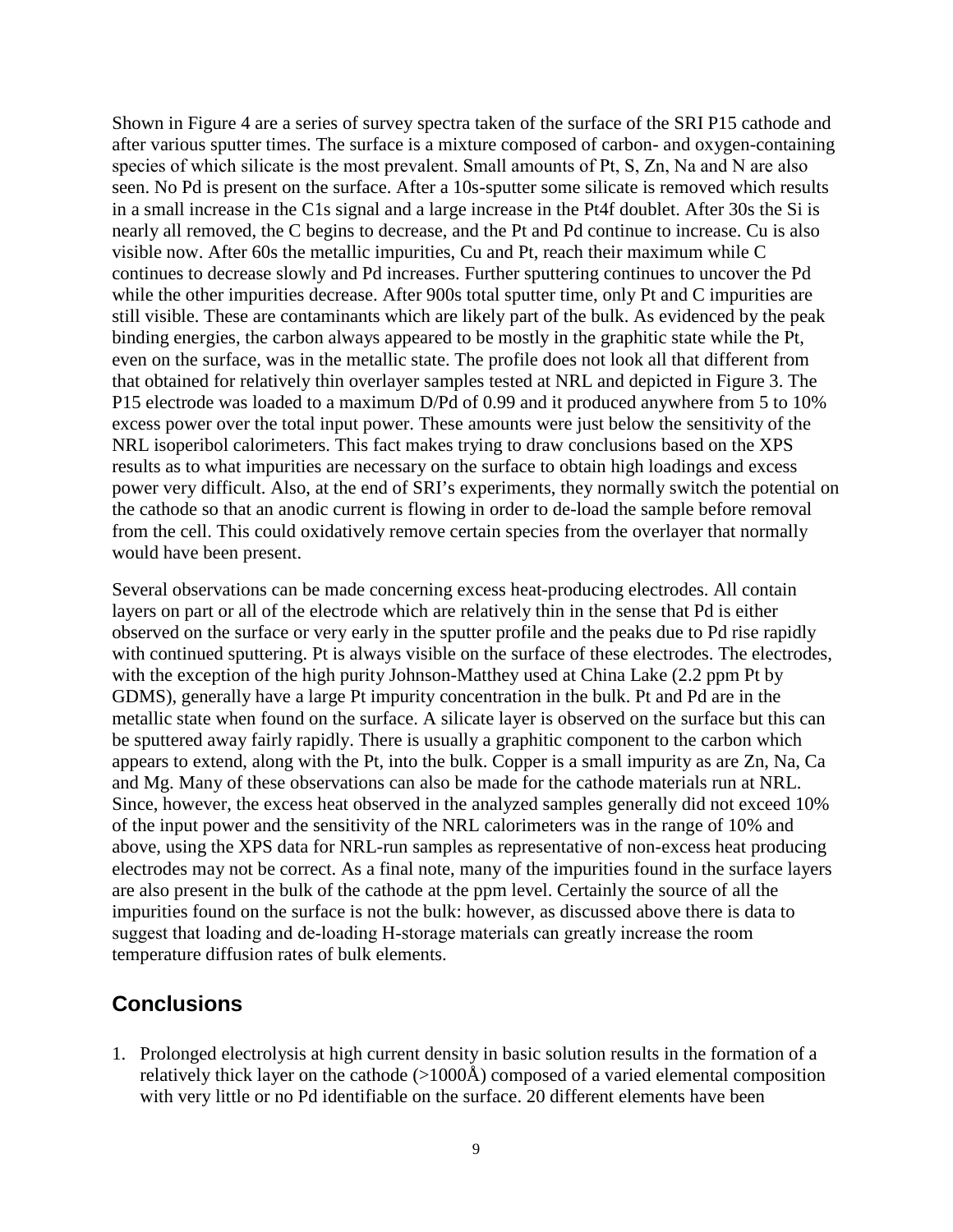identified from XPS analysis of over 30 different electrode surfaces. Cationic, anionic and organic species in the electrolyte have been detected as part of these surface overlayers. The anodes, however, remain relatively film-free.

- 2. The source of some of the elements found in the cathode overlayer may be bulk diffusion of impurities such as Pt and Cu caused by the severe lattice distortion produced by absorption of large quantities of D or H.
- 3. Longer electrolysis times (~1000 hrs.) produced thicker films on NRL Pd cathodes compared to shorter times (<500 hrs.). In addition, the thicker films contained larger quantities of both Cu and Pt relative to Pd and in general higher loadings were obtained with these films present. This suggests that thicker films may help block the egress of D from the Pd lattice.
- 4. Thinner films where Pd was present at or near the surface were found on excess heat producing electrodes obtained from SRI and NAWC (exceptions are where large quantities of certain species were added to the electrolyte to prolong or initiate excess heat formation). Very little copper was found in these films but appreciable amounts of Pt were present. Thin films with low Cu content may be necessary for excess heat measurement.



Figure 4. Series of XPS survey spectra obtained at various total sputter times from an SRI excess heat producing Pd rod cathode (#P15, Engelhardt #1 Pd). Scans from 0 eV (right) to 1000 eV (left) binding energy.